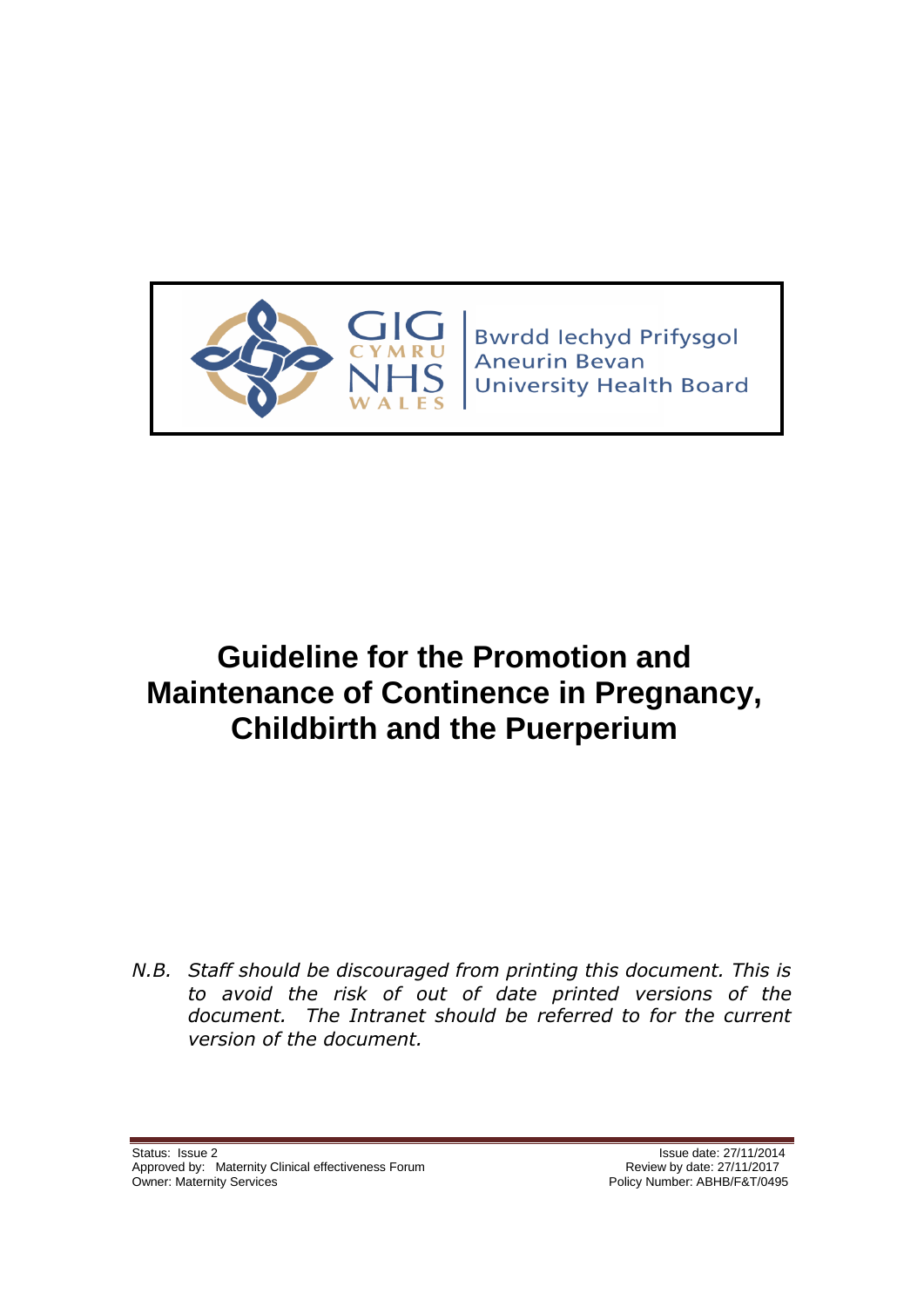## **Contents:**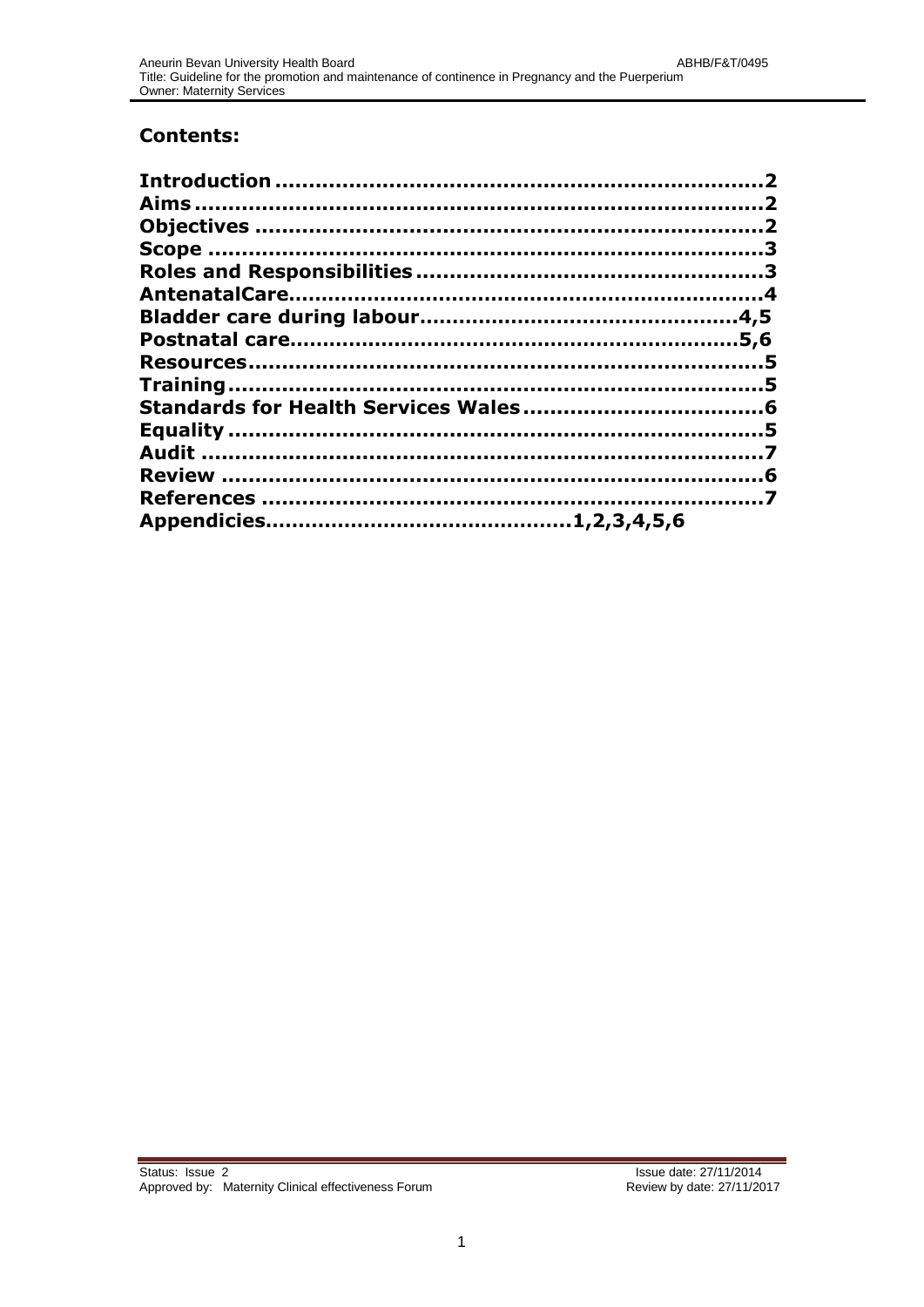## **Introduction**

*"Urinary incontinence is a common symptom that can affect women of all ages, with a wide range of severity and nature. Whilst rarely life threatening, incontinence may seriously influence the physical, psychological and social wellbeing of affected individuals. The impact on the families and carers of women with urinary incontinence may be profound, and the resource implications for the Health Service considerable"* (NICE 2013)

Addressing the issue of continence when women are pregnant and require NHS services enables the promotion and maintenance of continence in women. During pregnancy and in the post natal period women can be receptive to health promotion messages. Identifying women who may be symptomatic of incontinence at this time in their lives and providing interventions that aim to improve their continence not only improves their health and wellbeing but also has the potential to minimise the demand on the NHS in the future.

## <span id="page-2-1"></span><span id="page-2-0"></span>**Aims**

To promote continence during pregnancy, birth and the postnatal period.

## <span id="page-2-2"></span>**Objectives**

1) To ensure that health promotion messages are given in an effective manner during the antenatal and post natal period.

2) To ensure that bladder care given during the antenatal, intrapartum and postnatal periods is consistent with best practice.

3) To guide staff in the prevention of and the management of postnatal retention of urine.

## **Scope**

This document is intended for use by midwives and obstetricians working in the division of Family and Therapies providing the Maternity Service within Aneurin Bevan University Health Board.

## <span id="page-2-3"></span>**In addition, it will provide guidance for physiotherapists and continence nurse specialists.**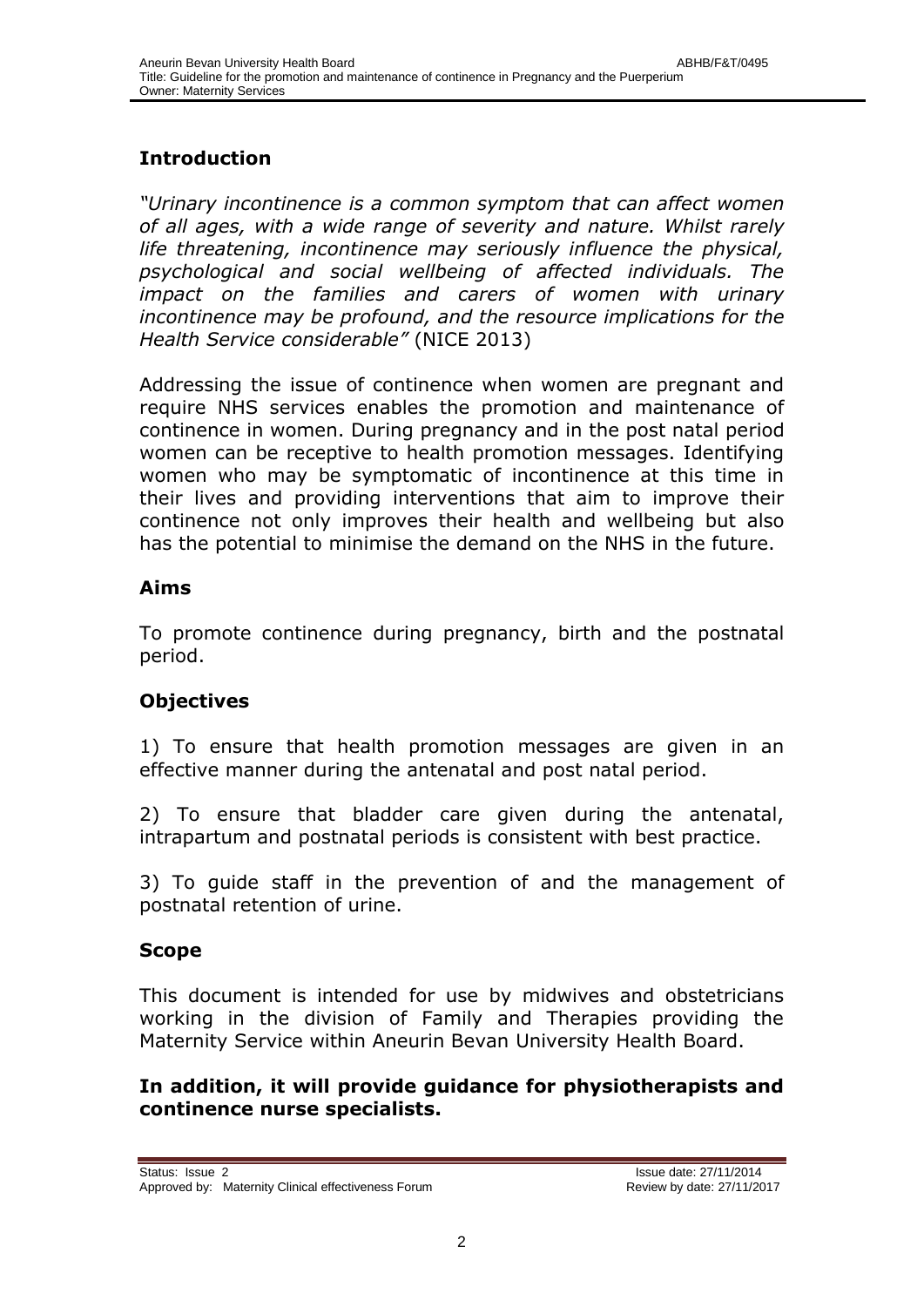## **Roles and Responsibilities**

It is the responsibility of all midwives, doctors, physiotherapists and nurses providing care to women during pregnancy or the postnatal period to be aware of this guideline and implement the identified actions contained within.

## **Antenatal Care and Documentation**

- <span id="page-3-0"></span>At booking, all women will be asked screening questions regarding their bladder and bowel function via the 'Antenatal continence assessment tool' in order to identify symptomatic women at the beginning of pregnancy (Appendix1).
- Documentation on page 5 of the All Wales Maternity Record  $\bullet$ must be completed. Any bladder/bowel problems identified should be recorded. If a referral to the Continence service has been required as a result of the antenatal continence assessment tool above, this should also be recorded here.
- Midwives will advise all women how to do pelvic floor  $\bullet$ exercises correctly and this will be reinforced by written information (Fit for Pregnancy leaflet).
- $\bullet$ Documentation on page 16 of the All Wales Maternity Record will record that pelvic floor exercises have been discussed as above
- Symptomatic women will be referred to the Consultant Nurse for Continence (using referral form in Appendix 2).

## **Monitoring the Bladder During Labour**

Monitoring and care of the bladder function during labour is essential to prevent bladder distension injury or dysfunction of the bladder. An over distended bladder may also obstruct progress in labour and cause postpartum haemorrhage.

- Women should be encouraged to empty their bladder at least every 4-6 hours
- Encourage urine voids prior to a vaginal examination
- If unable to void urine, or where there are consistent small  $\bullet$ amounts of urine, intermittent catheterisation should be considered. This should be done prior to a vaginal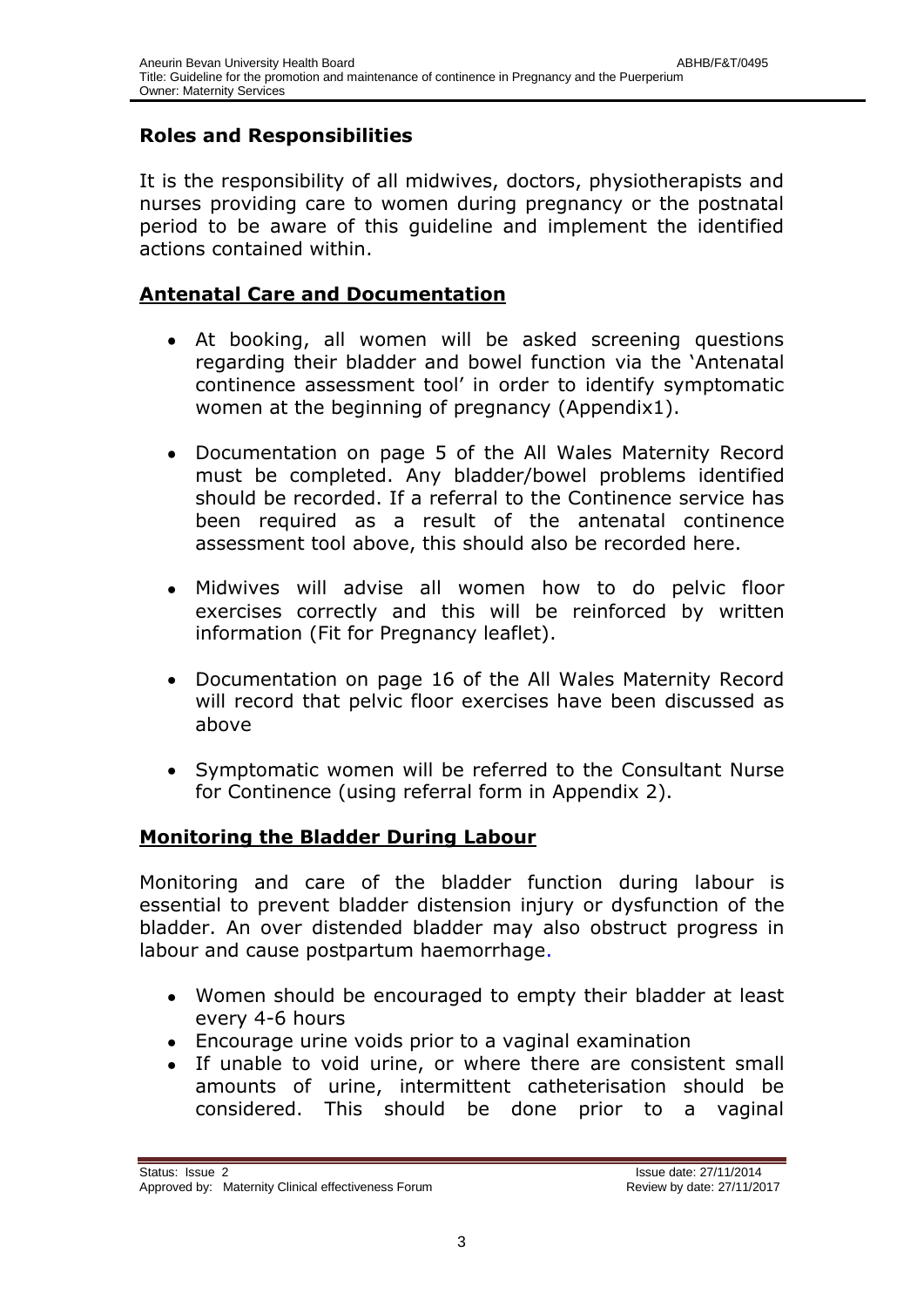examination to ensure minimal disruption to the woman and maintain her dignity

- Any catheterisation should be done under aseptic technique
- All urine voids should be measured and documented on the partogram
- NICE Guideline (2007) states that the mother should be  $\bullet$ observed during both the first and the second stage of labour regarding the frequency of emptying the bladder.

## **Postpartum monitoring of bladder function**

- 1) Postpartum Bladder Care
- Following birth, it is essential that all women regardless of  $\bullet$ mode or place of birth are assessed to ensure they are able to empty their bladder adequately. Assessing women's bladder function pro-actively will prevent bladder dysfunction from postnatal retention of urine. NICE Guideline (2007) states that assessing the bladder should occur as part of the initial assessment of the mother following birth to ensure successful voiding.
- Documentation of the time of the void and voided volumes of  $\bullet$ urine is essential.
- The pathway for 'Postpartum bladder care' should be followed  $\bullet$ for all women during the immediate time following birth (Appendix 3).
- Should the patient be unable to void adequately, she will need  $\bullet$ an indwelling catheter. The continence service will be informed. They will arrange trial without catheter (TWOC) and follow up in the community following discharge. If the patient has an extended length of stay in hospital…
- 2) Promotion of continence in the postnatal period
- Midwives should reinforce the health promotion messages  $\bullet$ given during pregnancy about the value of pelvic floor exercises and will provide all women with a "Fit for the Future" leaflet.
- All women will be assessed using the Pelvic floor referral pathway algorithm (Appendix 4).
- $\bullet$ Midwives will ensure that those women who meet the criteria are referred to physiotherapy using the referral form (Appendix 5)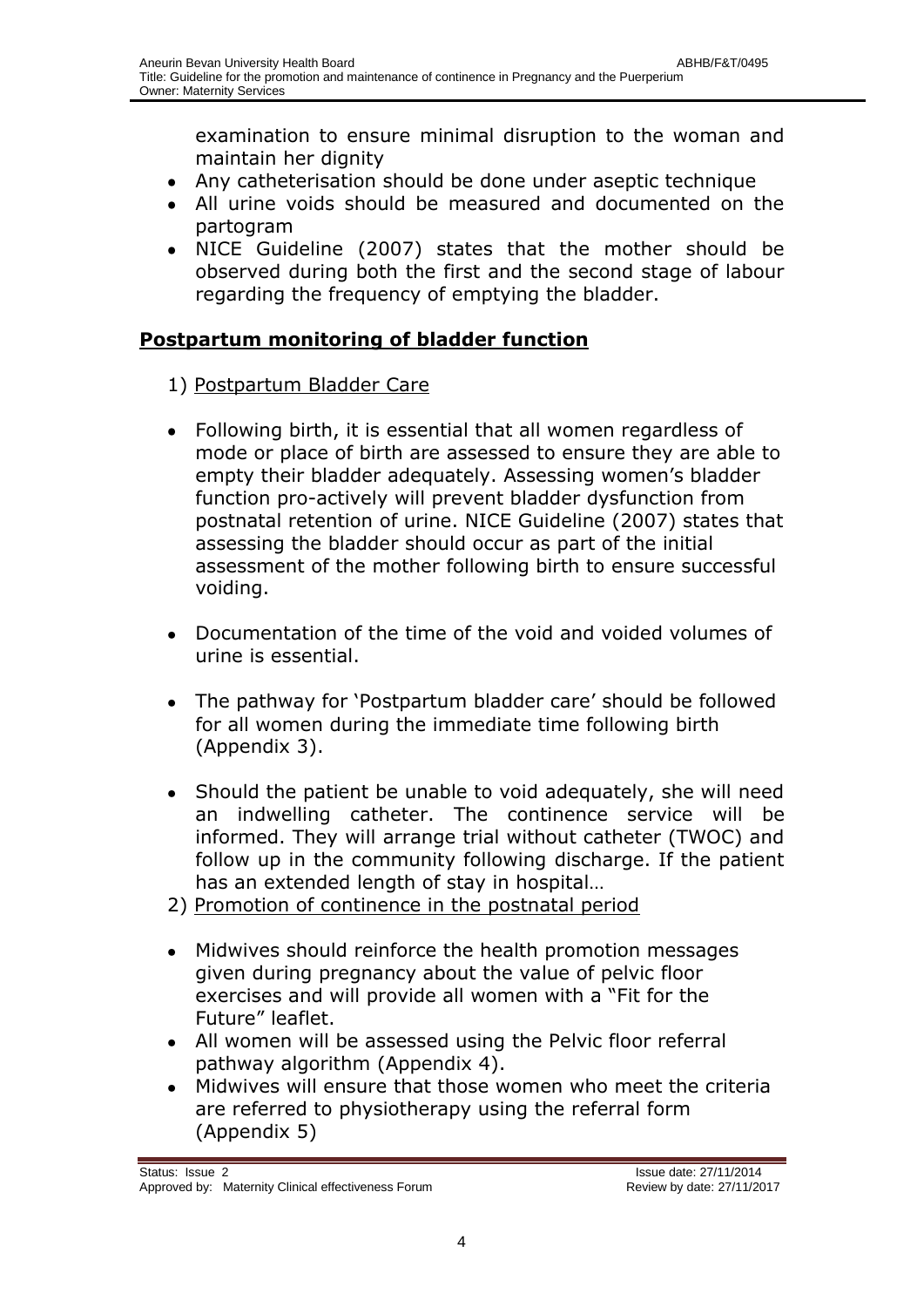- Midwives will give these women the appropriate referral letter  $\bullet$ explaining the importance of attendance (Appendix 6).
- Referral process will be documented in woman's hand held postnatal  $\bullet$ notes and on PROTOS.

#### **Resources**

The pathway for postnatal bladder care suggests assessing the volume of urine in the bladder either with a bladder scanner or by undertaking in-out catheterisation. Either method is acceptable. The pathway thus acknowledges that bladder scanners may not be available in all clinical areas.

## <span id="page-5-0"></span>**Training**

Doctors and midwives will be informed of the guideline in Clinical Governance days.

Midwives will receive updates every two years on the promotion of continence and bladder care in their mandatory study days. These sessions will be delivered by the physiotherapists and/or specialist continence nurses.

### <span id="page-5-1"></span>**Standards for Health Services Wales**

This guideline contributes to compliance with:

- Standard 3: Health Promotion, Protection and Improvement.
- Standard 10: Dignity and Respect

In addition, the activity of this guideline links with:

- Standard 6: Participating in Quality Improvement Activities
- Standard 18: Communicating Effectively
- Standard 26: Workforce Training and Organisational Development

## **Equality**

<span id="page-5-2"></span>An equality impact assessment has been carried out No adverse impact has been identified.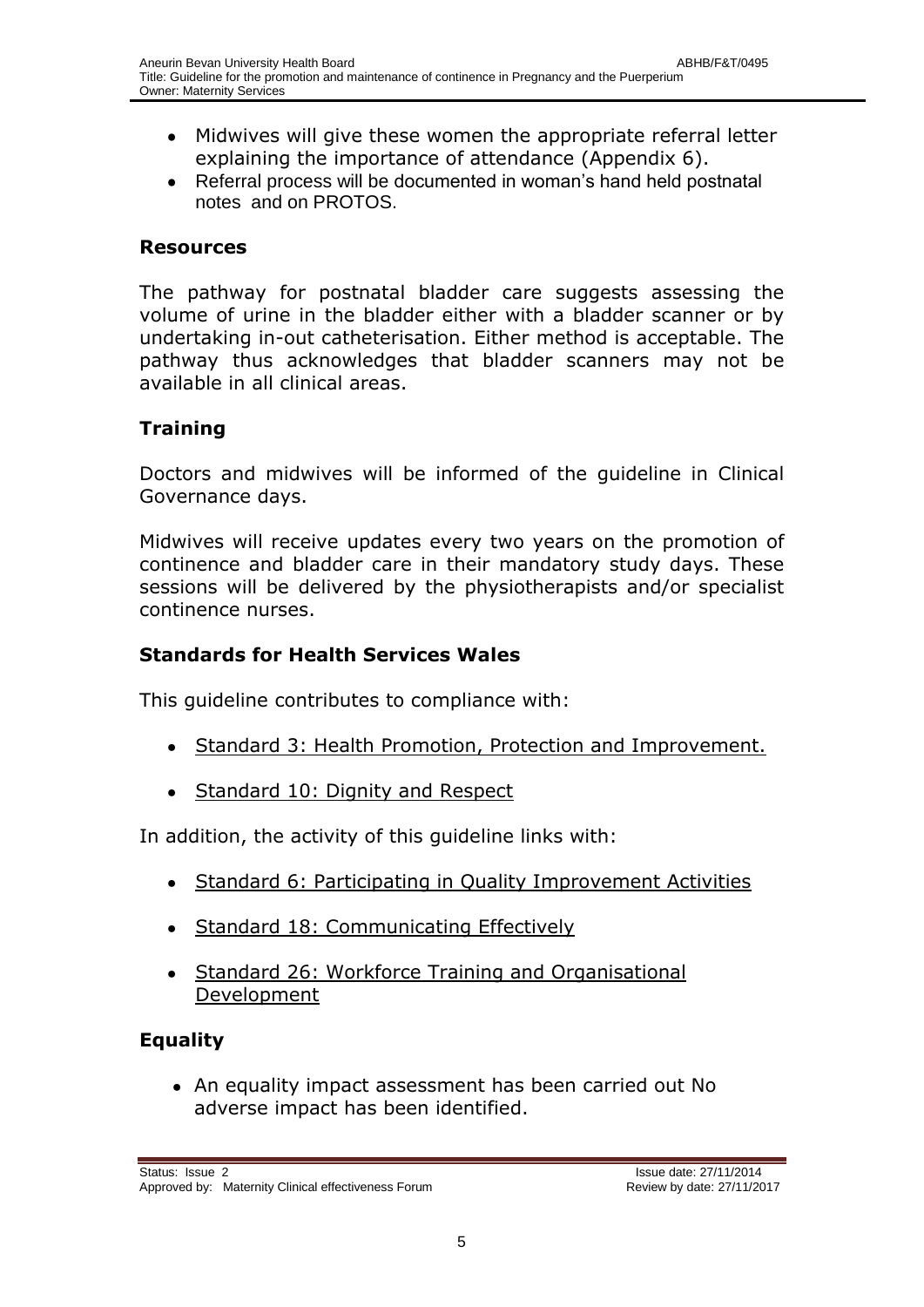## **Audit**

Three key parts of this guideline will be audited:

- 1) Compliance with undertaking the antenatal continence assessment tool and associated documentation in women's notes.
- 2) Compliance with the postpartum bladder care pathway and the associated documentation in women's notes.
- 3) Compliance with the pelvic floor referral pathway.

Data will be collected in relation to numbers of pregnant women referred to the Consultant Nurse for Continence (including the appropriateness of such referrals).

#### <span id="page-6-0"></span>**Review**

This guideline will be reviewed three years after the ratification date.

#### **References**

National institute for Clinical Excellence (NICE) (2013), "Urinary incontinence: the management of urinary incontinence in women" Clinical Guideline 171: [www.nice.org.uk.](http://www.nice.org.uk/)

National Institute for Clinical excellence (NICE) (2007), "Intrapartum Care: Care of healthy women and their babies during childbirth" www.nice.org.uk.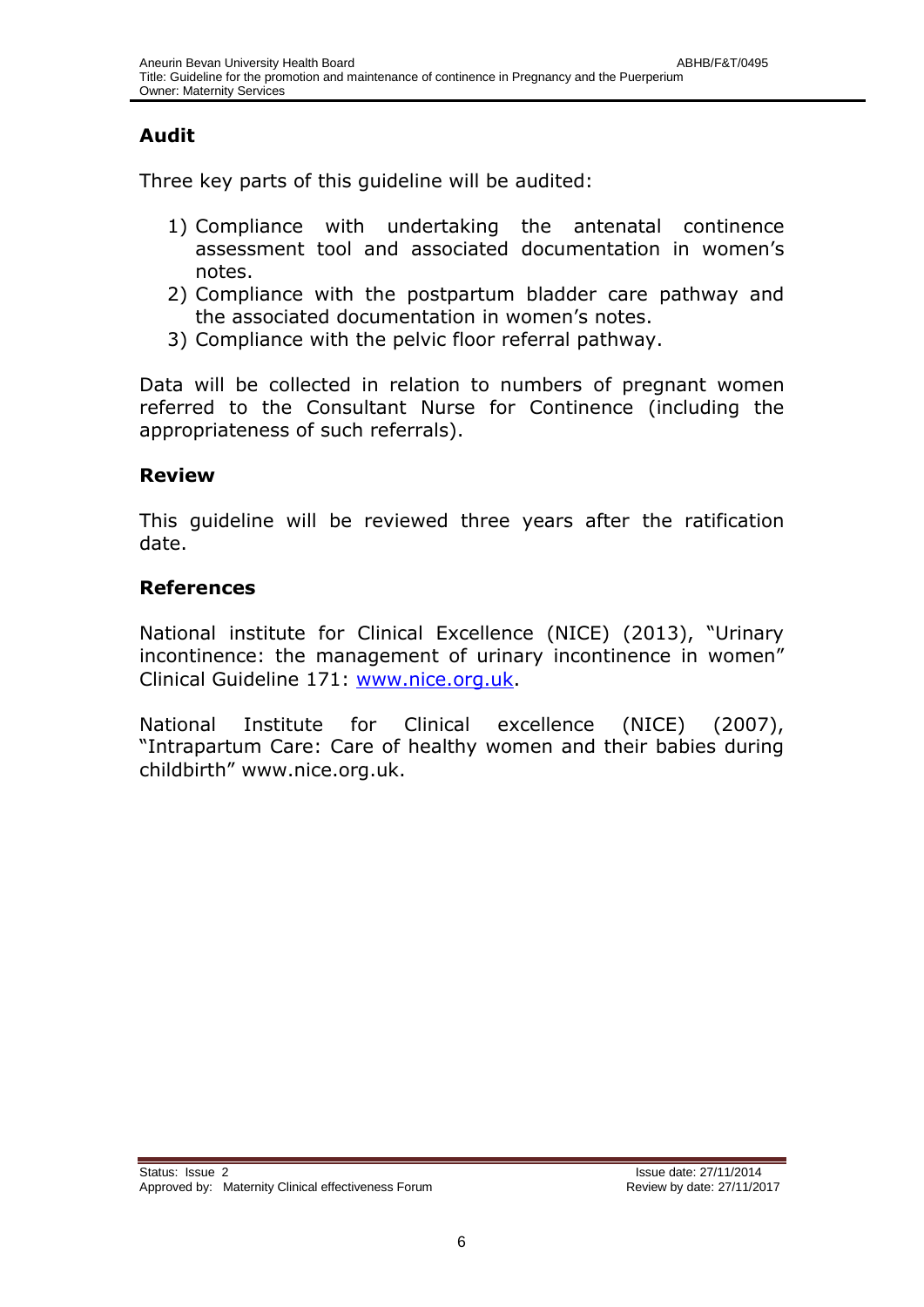

## **Antenatal Continence Assessment Tool**

The following questions are to be asked at the woman's initial assessment (booking)

1) Do you **often** experience leakage of urine when coughing, sneezing, laughing or during physical activity?

| Yes | No |
|-----|----|
|     |    |

2) Do you **often** experience leakage of urine because you haven't made it to the toilet on time?

Yes | | No

3) Do you **often** have to rush to the toilet to open your bowels?

Yes | | No

|--|--|

4) Do you experience leakage of stool/ flatulence when you don't intend to?

Yes | | No

If **NO** to **ALL** questions above, advise the woman about pelvic floor exercises during pregnancy and during the postnatal period.

If **YES** to any **one** question above, Refer to continence service for further assessment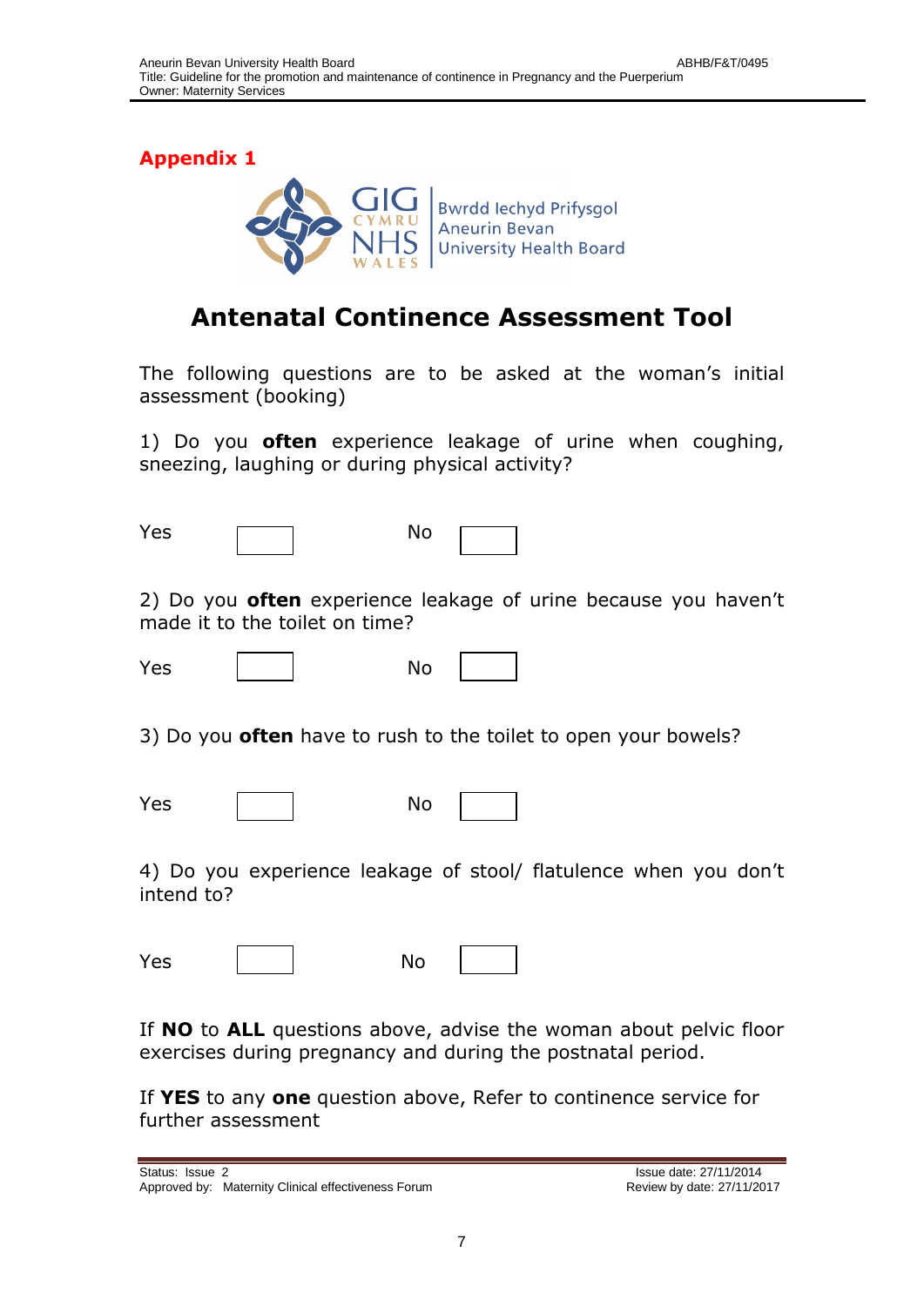

# **Antenatal Continence Assessment Tool**

# **Referral form for Continence Service**

Addressograph

The above woman was assessed using the antenatal continence assessment tool at her initial assessment and answered YES to the following questions (please tick those that apply)

- *1) Do you often experience leakage of urine when coughing, sneezing, laughing or during physical activity?*
- *2) Do you often experience leakage of urine because you haven't made it to the toilet on time?*
- *3) Do you often have to rush to the toilet to open your bowels?*
- *4) Do you experience leakage of stool/ flatulence when you don't intend to?*

#### **MIDWIFE………………………..SIGNATURE…………………………**

Please send completed forms to **Continence Service, LLanfrechfa Grange Hospital**

The referral will be documented in the hand-held records and a copy of the referral form to be filed in hospital notes.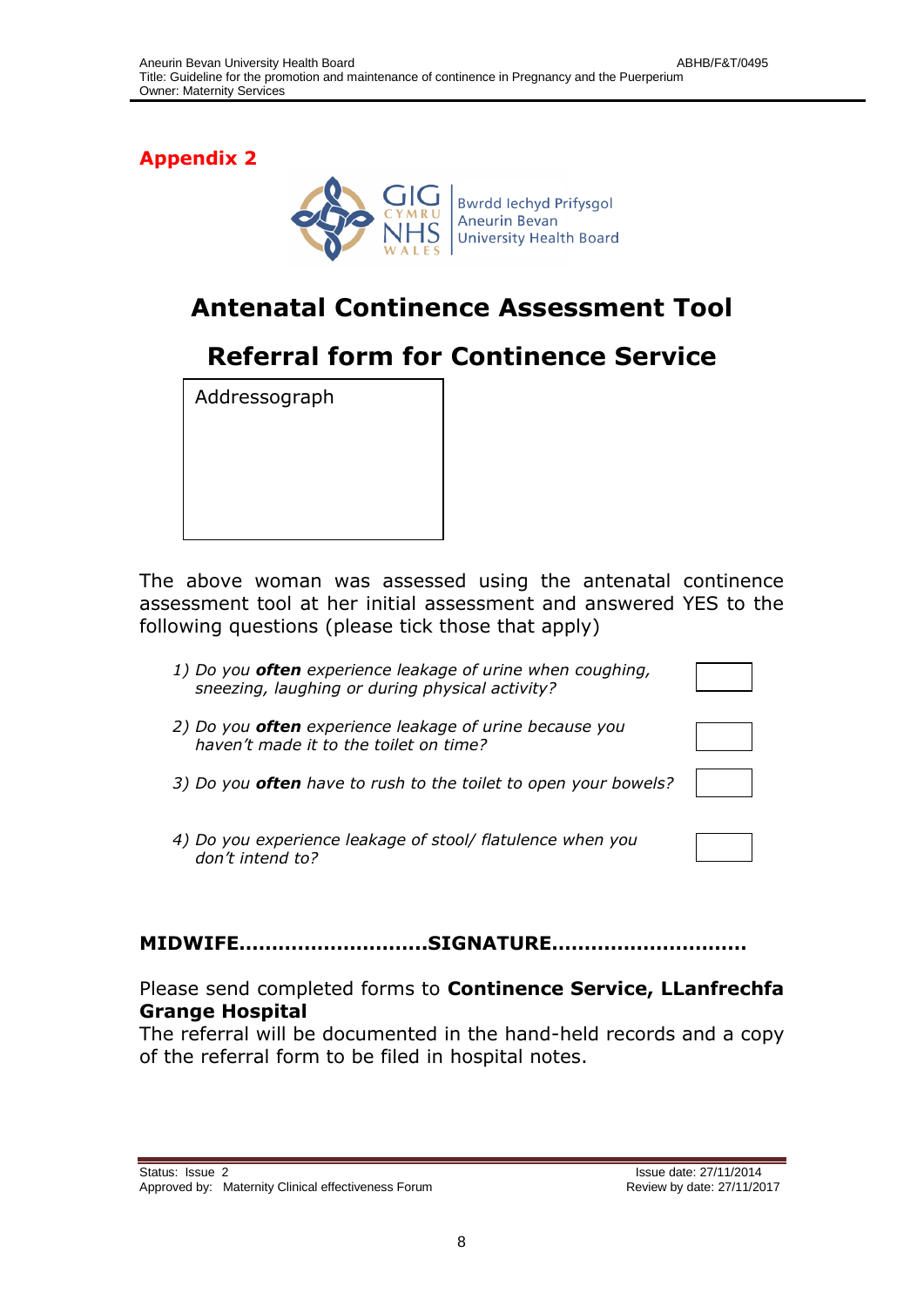

#### Dear

During pregnancy and childbirth, your pelvic floor muscles which support the pelvic organs and help to maintain continence, are stretched and may become damaged. This can leave the muscles very weak and cause some women to leak urine when they sneeze, cough, lift, or when exercising. Some women may also experience other bladder or bowel symptoms. It is very important that you strengthen weakened pelvic floor muscles after having your baby, as they provide support to the pelvic organs and help to prevent any leakage.

A midwife or physiotherapist will give you a leaflet on pelvic floor exercises and explain how to do them before you leave hospital. The exercises are aimed at improving the strength of your pelvic floor muscles and therefore help to reduce the risk of potential problems arising.

As part of our support services, women who have either had:

- a third degree tear
- a fourth degree tear
- a baby weighing more than 4.5kg (10 lbs) after a vaginal delivery
- problems with their bladder or bowels

are routinely referred to the women's health physiotherapy service.

A letter will be sent to you inviting you to contact the Physiotherapy service to arrange an appointment to attend a physiotherapy appointment to review your progress.

At your appointment you will be seen by a female women's health physiotherapist in a private room. You will be given an opportunity to discuss any problems you are experiencing and you will be offered a vaginal examination to assess your pelvic floor muscles.

It is essential to attend the clinic even if you do not have any problems at the time, as symptoms may develop in the future if weak pelvic floor muscles are not strengthened.

If you have any questions or concerns regarding pelvic floor exercises, your bladder or your bowels, you can ring and leave a short message for a women's health physiotherapist on 01633 238997. Please include a daytime telephone number so that we can ring you back.

In the meantime, your midwife will be happy to answer any questions that you may have about the contents of this letter.

Midwife signature \_\_\_\_\_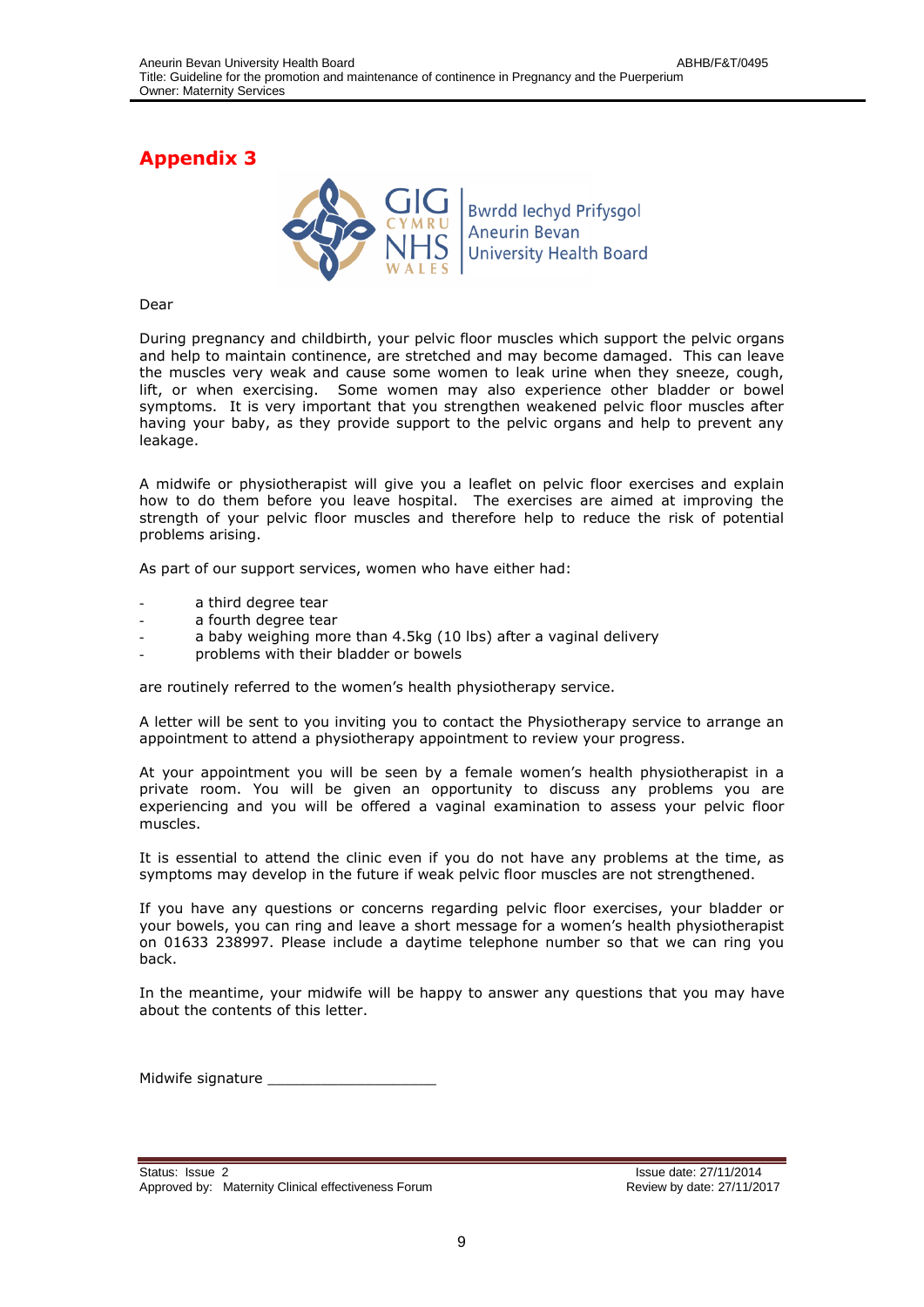*ADDRESSOGRAPH*

*STICKER*

### **Maternity Services Postnatal Physiotherapy Referral Form (PF Referral Pathway)**

**Dear Physiotherapist,**

| We are referring this lady to physiotherapy following her delivery, as part<br>of the Pelvic Floor Referral Pathway.                                                                                                                           |  |                        |  |
|------------------------------------------------------------------------------------------------------------------------------------------------------------------------------------------------------------------------------------------------|--|------------------------|--|
| Daytime tel. no: _______________________________Consultant/ MLC: _______________                                                                                                                                                               |  |                        |  |
| <b>Delivery Details:</b>                                                                                                                                                                                                                       |  |                        |  |
| Date of Delivery _______________                                                                                                                                                                                                               |  |                        |  |
| Delivery location _______________                                                                                                                                                                                                              |  |                        |  |
| Parity<br><u>and the state of the state of the state of the state of the state of the state of the state of the state of the state of the state of the state of the state of the state of the state of the state of the state of the state</u> |  |                        |  |
| Type of Delivery ________________                                                                                                                                                                                                              |  |                        |  |
|                                                                                                                                                                                                                                                |  |                        |  |
| Referral Criteria [tick box(es) relating to delivery]:                                                                                                                                                                                         |  |                        |  |
| Third degree tear: 3a / 3b / 3c                                                                                                                                                                                                                |  |                        |  |
| Fourth degree tear                                                                                                                                                                                                                             |  |                        |  |
| Bothersome Antenatal or Postnatal urinary/anal incontinence<br>Additional info:                                                                                                                                                                |  |                        |  |
| Baby weight >4.5kg (with vaginal delivery)                                                                                                                                                                                                     |  |                        |  |
|                                                                                                                                                                                                                                                |  |                        |  |
| Please send completed referral form to local Physiotherapy Dept                                                                                                                                                                                |  |                        |  |
| Status: Issue 2                                                                                                                                                                                                                                |  | Issue date: 27/11/2014 |  |

Approved by: Maternity Clinical effectiveness Forum and and the seriew by date: 27/11/2017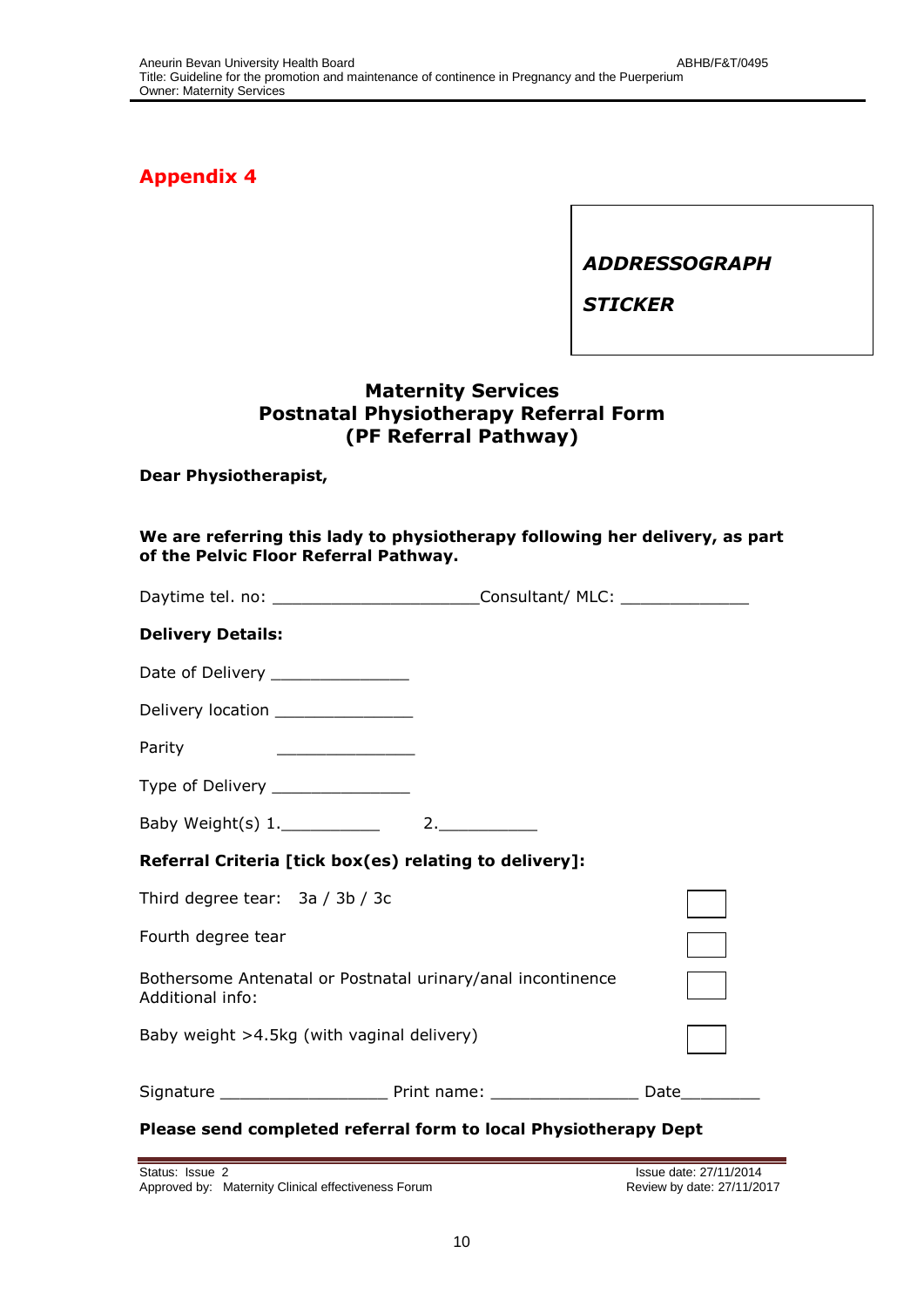## **Pelvic Floor Referral Pathway Algorithm**

**Identification of woman following delivery, as per referral criteria:**

- **3 rd degree perineal tear**
- **4 th degree perineal tear**
- **Baby weight >4.5kg (vaginal delivery)**
- **Bothersome antenatal or postnatal urinary/anal incontinence symptoms**

#### **Midwife to do the following:**

- Teach pelvic floor muscle exercises
- Refer to physiotherapy using  $\bullet$ the physiotherapy referral form **(Appendix 6)**
- Explain reason for referral
- Give woman an information letter **(Appendix 5)**
- Document referral in hand-held  $\bullet$ post-natal notes and on PROTOS